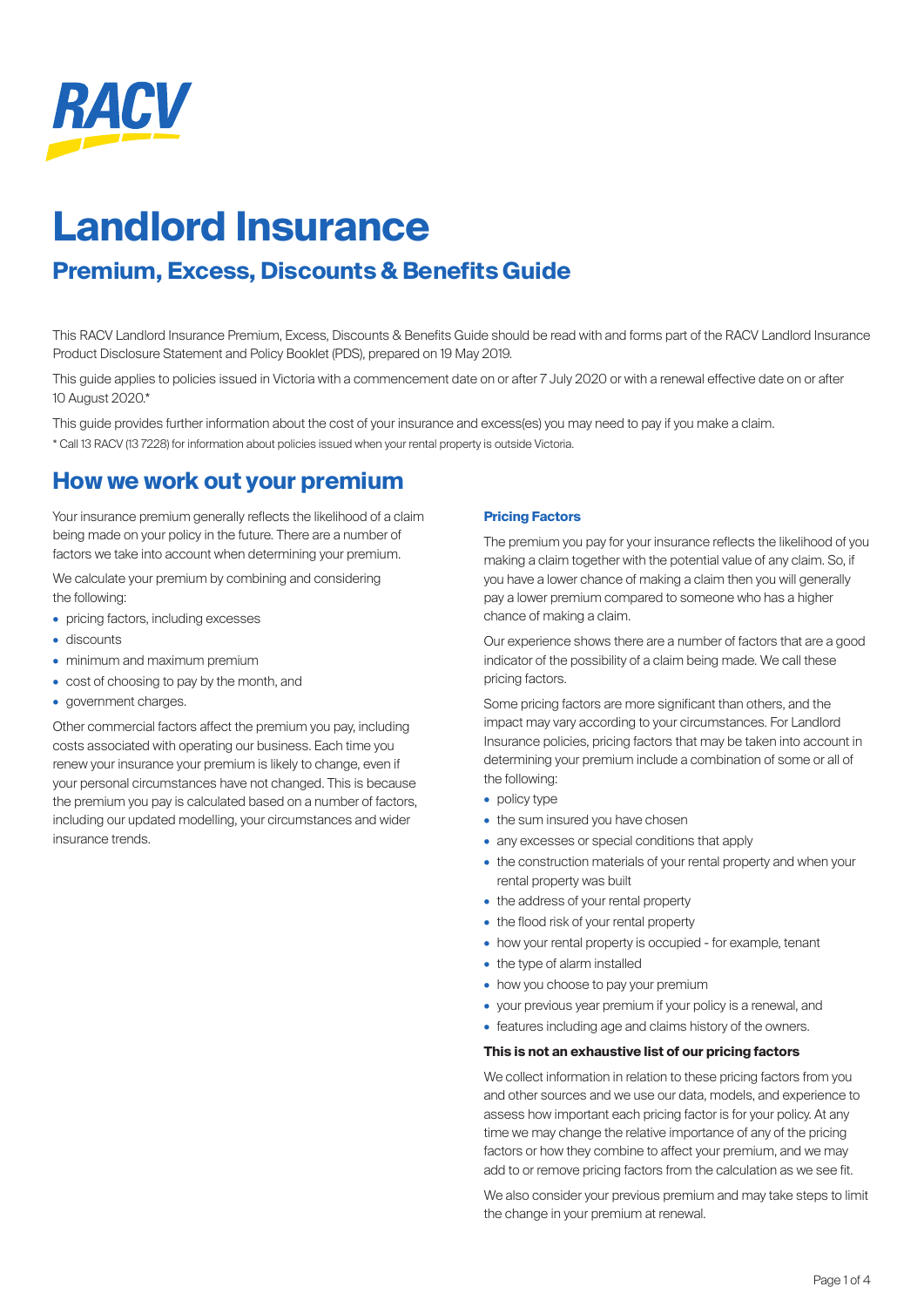

#### **Discounts**

The following discounts are available depending on the type of insurance you have chosen:

- Years of Membership Benefit
- No Claim Bonus
- Multi-Policy Discount.

#### **Cost of choosing to pay by the month**

If you choose to pay your premium by monthly instalments you pay more than if you pay annually.

The extra premium you pay will be shown on your current Certificate of Insurance.

#### **Government charges**

Landlord Insurance policies are subject to stamp duty imposed by state governments in addition to GST.

| <b>Government Charges</b> | <b>Landlord Insurance</b> |
|---------------------------|---------------------------|
| - GST                     | $10\%$                    |
| <b>Stamp Duty</b>         | 10%                       |

#### **How we calculate your landlord premium**

#### **Step 1**

First, we will combine the pricing factors relating to the product.

#### **Step 2**

Then we add the cost of choosing to pay by the month to the landlord premium.

#### **Step 3**

We then add any pricing factors relating to the year your rental property was built and apply to the buildings premium from Step 1.

#### **Step 4**

Once this amount is calculated we work out any No Claim Bonus you may be eligible for and apply this to the amount from Step 3.

#### **Step 5**

We then work out any Multi-Policy Discount that you may be eligible for and apply this to the amount from Step 4.

#### **Step 6**

We apply any Years of Membership Benefit you may be eligible for to the amount in Step 5.

#### **Step 7**

If you have both Landlord Buildings and Contents Insurance under the one policy, we add your buildings premium and contents premium together as well as adding the landlord premium.

#### **Step 8**

We then add applicable government charges to work out the premium you need to pay.

### **Excess**

An excess is an amount you pay when you lodge a claim. You may have to pay more than one type of excess depending on your circumstances.

There are 3 types of excess(es):

- basic
- rent default, and
- special.

The amount and types of excess(es) payable are shown on your current Certificate of Insurance.

You do not have to pay an excess if you make a liability claim.

In addition to the basic excess, we will also deduct four times the weekly rental amount that is listed on your rental agreement for the following events:

- Theft or attempted theft by a tenant or their guest
- Damage by tenants.

#### **Basic excess**

If you make a claim for a listed event you must pay any basic excess that applies.

You can choose one of the following amounts as your basic excess: \$100, \$200, \$300, \$500, \$750, \$1,000, \$2,000, \$3,000, \$4,000, \$5,000.

If you choose a higher basic excess on your policy, you can decrease your premium.

#### **Rent default excess**

If you make a claim for rent default only, you must pay the \$300 rent default excess instead of the basic excess. In addition to the rent default excess, we will also deduct four times the weekly rental amount that is listed on your rental agreement.

If you make a claim for more than just rent default, you will need to pay the \$300 rent default excess in addition to any other excess that applies.

#### **Special excess**

We may apply a special excess for one of the listed events. A special excess is payable in addition to your basic excess.

Any special excess applicable to your policy will be shown on your current Certificate of Insurance.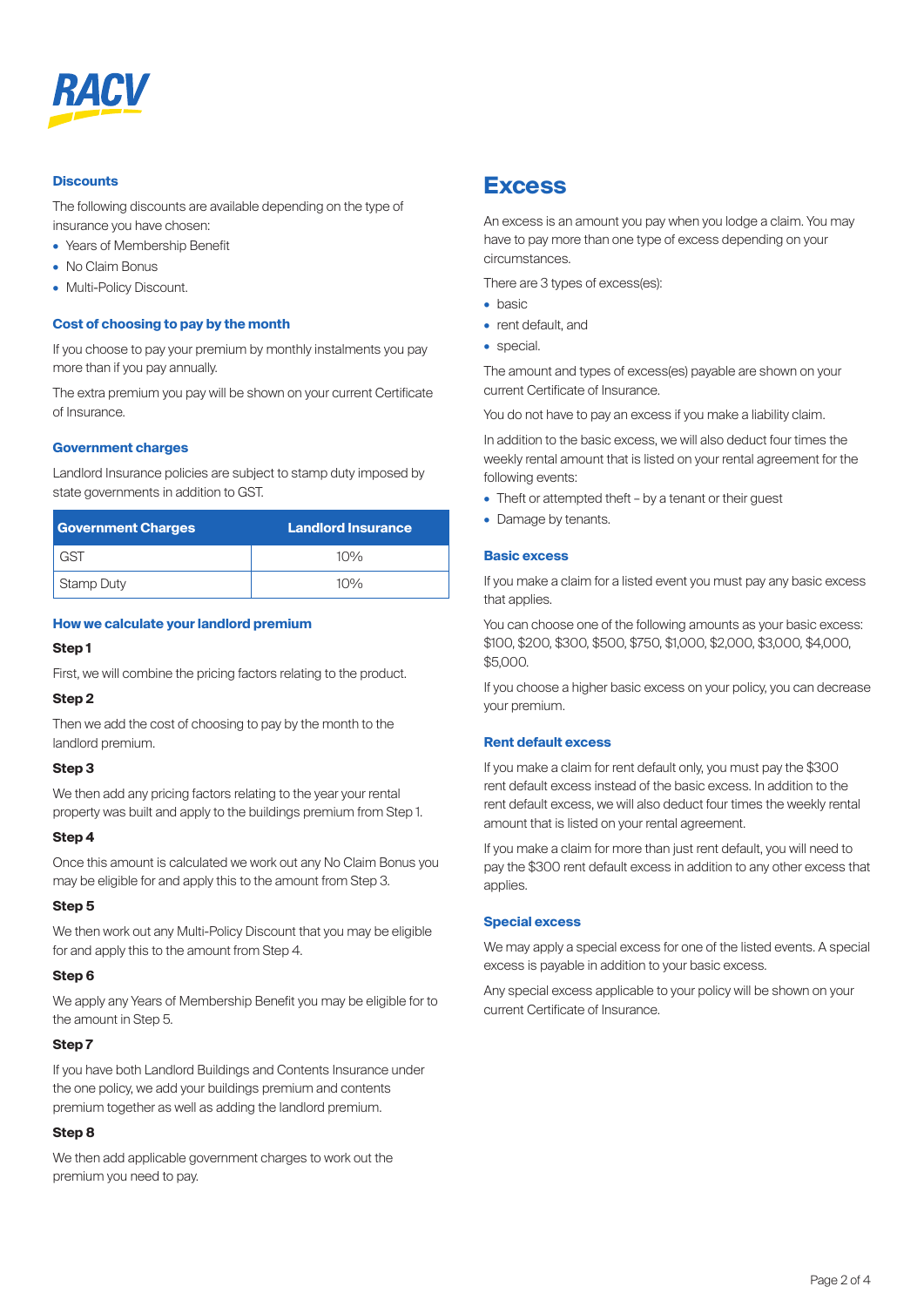

### **Discounts**

We offer the following discounts that you may be entitled to:

- Years of Membership Benefit
- No Claim Bonus
- Multi-Policy Discount.

The discounts you have will be shown on your current Certificate of Insurance.

The way in which the discounts are applied to your premium is set out under the heading 'How we calculate your landlord premium' on page 2 of this guide.

#### **Years of Membership Benefit**

This discount applies to Landlord Insurance<sup>#</sup>.

We reward you with a Years of Membership discount which is linked to the colour of your RACV membership card. RACV Years of Membership Benefit increases the longer you are with us.

| <b>Membership Card</b><br><b>Colour</b> | <b>Years of</b><br><b>Membership</b> | <b>Annual Discount</b> |
|-----------------------------------------|--------------------------------------|------------------------|
| Blue                                    | $0-4$ years                          | $O\%$                  |
| <b>Bronze</b>                           | 5-9 years                            | 5%                     |
| Silver                                  | 10-24 years                          | 10%                    |
| Gold                                    | $25-50$ years                        | 15%                    |
| Gold 50                                 | 51 years or more                     | 20%                    |

# Excludes Travel, Business, Farm, Single Item and Pet Insurance products.

#### **No Claim Bonus**

We give you a No Claim Bonus to reward you for having a good claims record. We calculate your No Claim Bonus based on your insurance and claims history.

| The No Claim Bonus levels are: |  |  |
|--------------------------------|--|--|
| 25%                            |  |  |
| 20%                            |  |  |
| 15%                            |  |  |
| 10%                            |  |  |
| 5%                             |  |  |
| $O\%$                          |  |  |

#### **How does No Claim Bonus work?**

Each year at renewal, your policy automatically moves up to the next level of No Claim Bonus if you do not make a claim in that period of insurance.

If you do make a claim, your policy will move down two levels of No Claim Bonus.

Liability claims do not affect your No Claim Bonus.

#### **Multi-Policy Discount**

A Multi-Policy Discount rewards you for holding multiple RACV Insurance policies.

See if you qualify for a Multi-Policy Discount<sup>#</sup>:

| <b>How to qualify</b>                                                                                      | <b>Multi-Policy Discount</b>                                                                                       |
|------------------------------------------------------------------------------------------------------------|--------------------------------------------------------------------------------------------------------------------|
| Hold two or more of the following:                                                                         | <b>Save 10%</b>                                                                                                    |
| Home, Landlord, Motor, Caravan<br>& Trailer, Boat or Veteran,<br>Vintage and Classic Vehicle<br>Insurance. | On your Home, Landlord,<br>Motor, Caravan & Trailer, Boat<br>or Veteran, Vintage and Classic<br>Vehicle Insurance. |

To receive the Multi-Policy Discount, the qualifying products must:

- be current; and
- have at least one common insured named on each policy.

On existing policies the discount applies from the date of the next renewal after you qualify.

The way in which your Multi-Policy Discount is applied to your premium is set out in the 'How we calculate your landlord premium' section of this guide on page 2.

# Excludes Travel, Business, Farm, Single Item and Pet Insurance products.